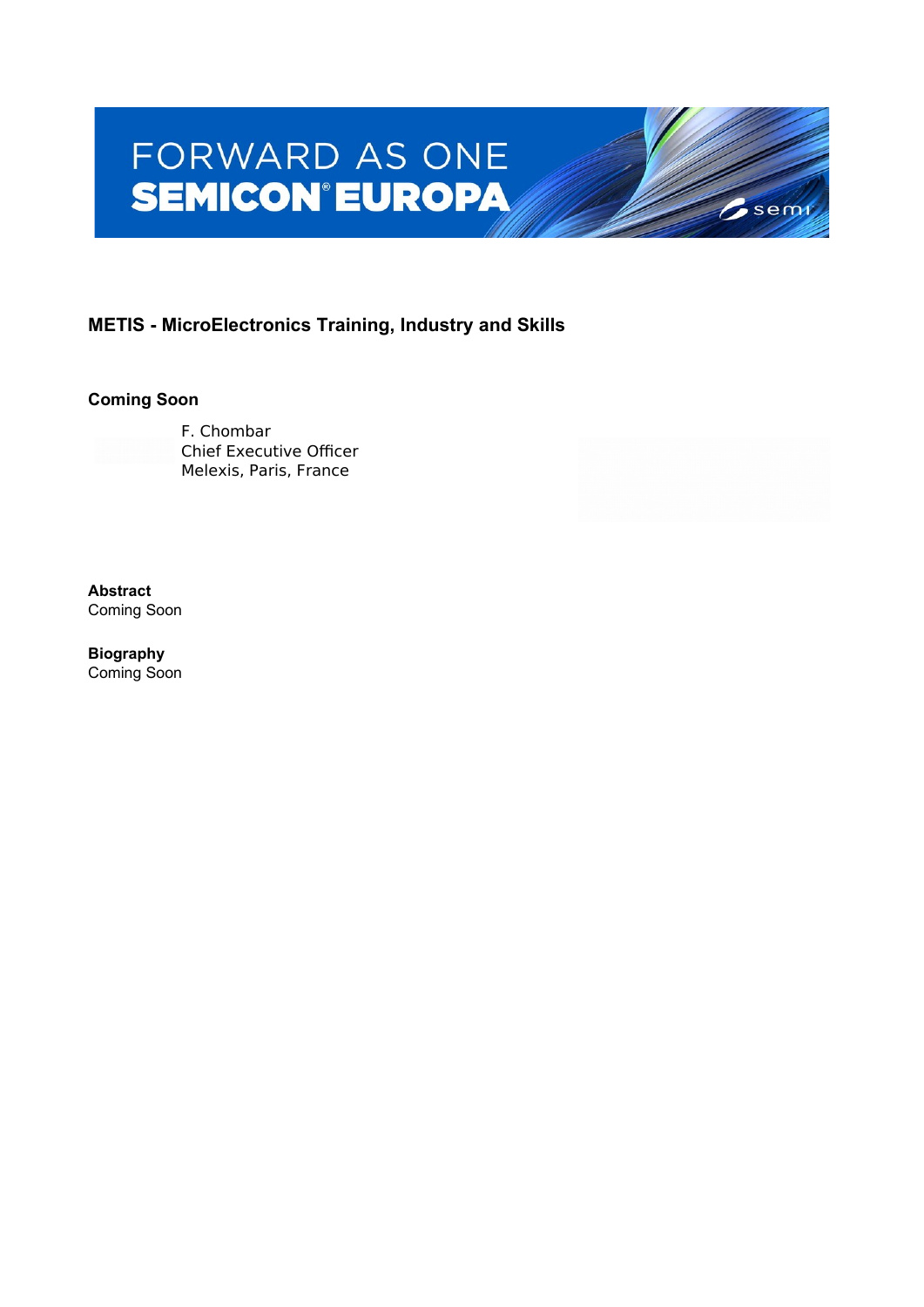F. Rohn Policy Officer European Commission, Brussels, Belgium

**Abstract** Coming soon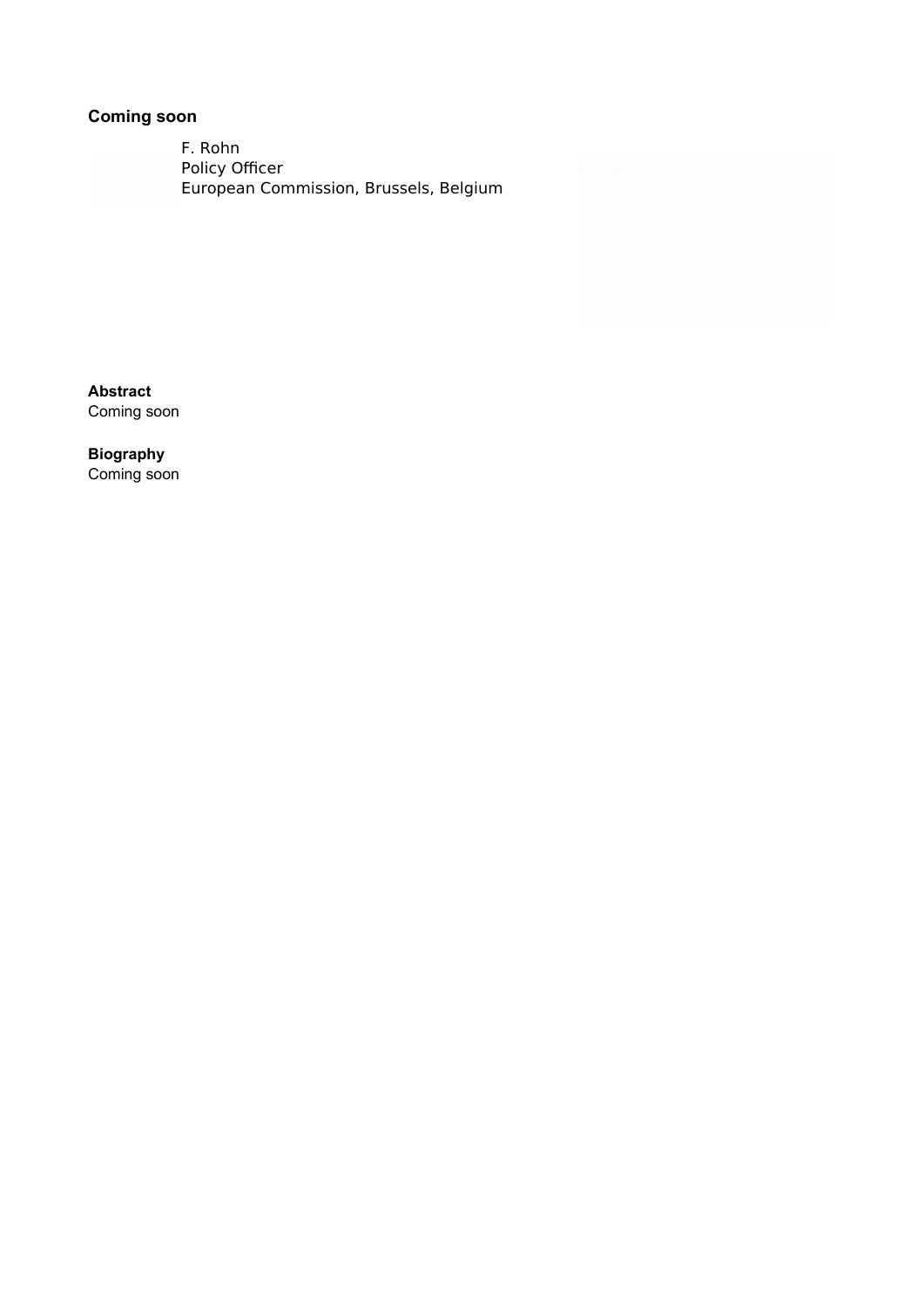B. Deutschmann Head of IFE team Institute of Electronics, TU Graz, Vienna, Austria

**Abstract** Coming soon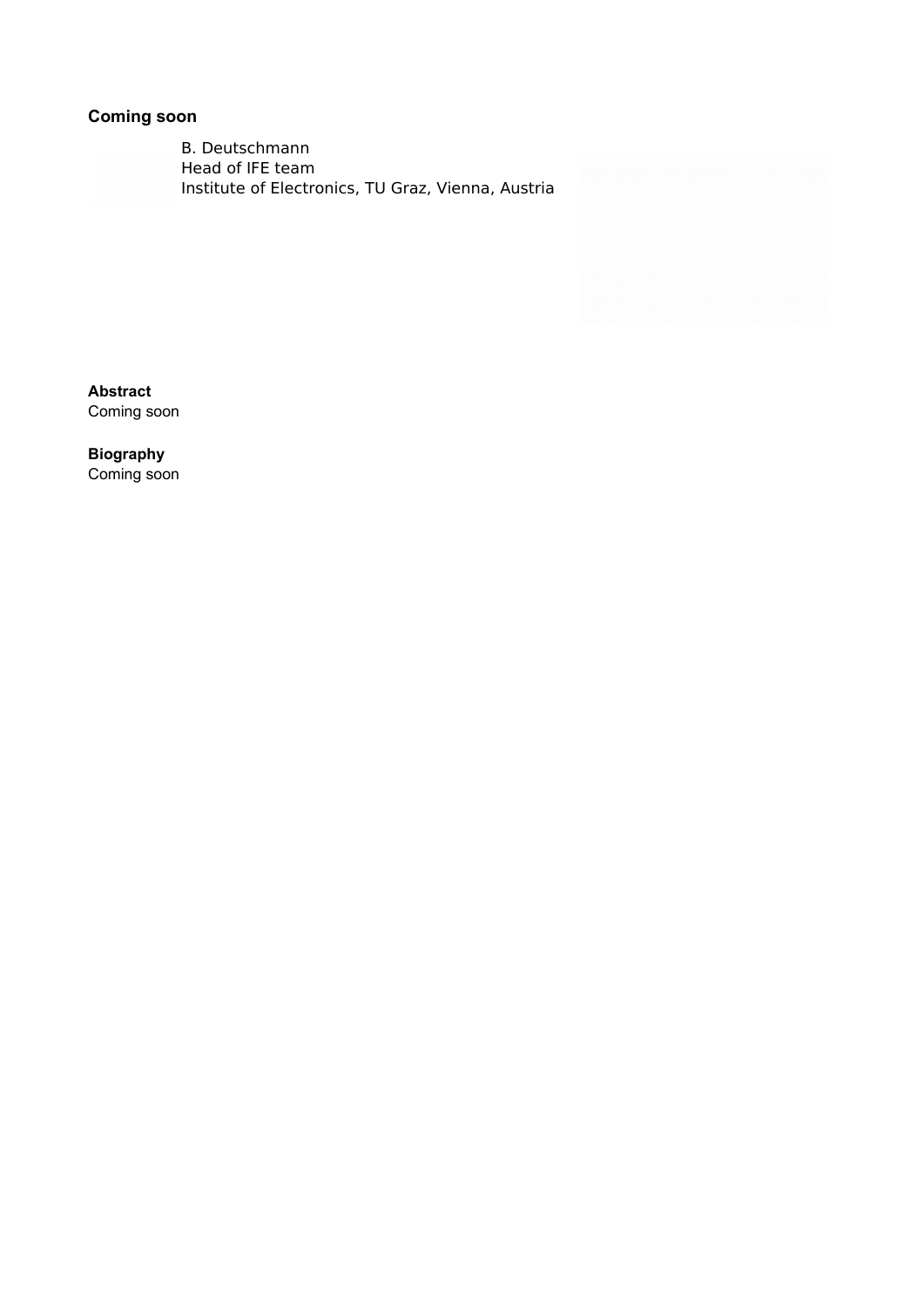P. Bressler Head of central office Fraunhofer Group for Microelectronics Fraunhofer Mikroelektronik, Berlin, Germany

**Abstract** Coming soon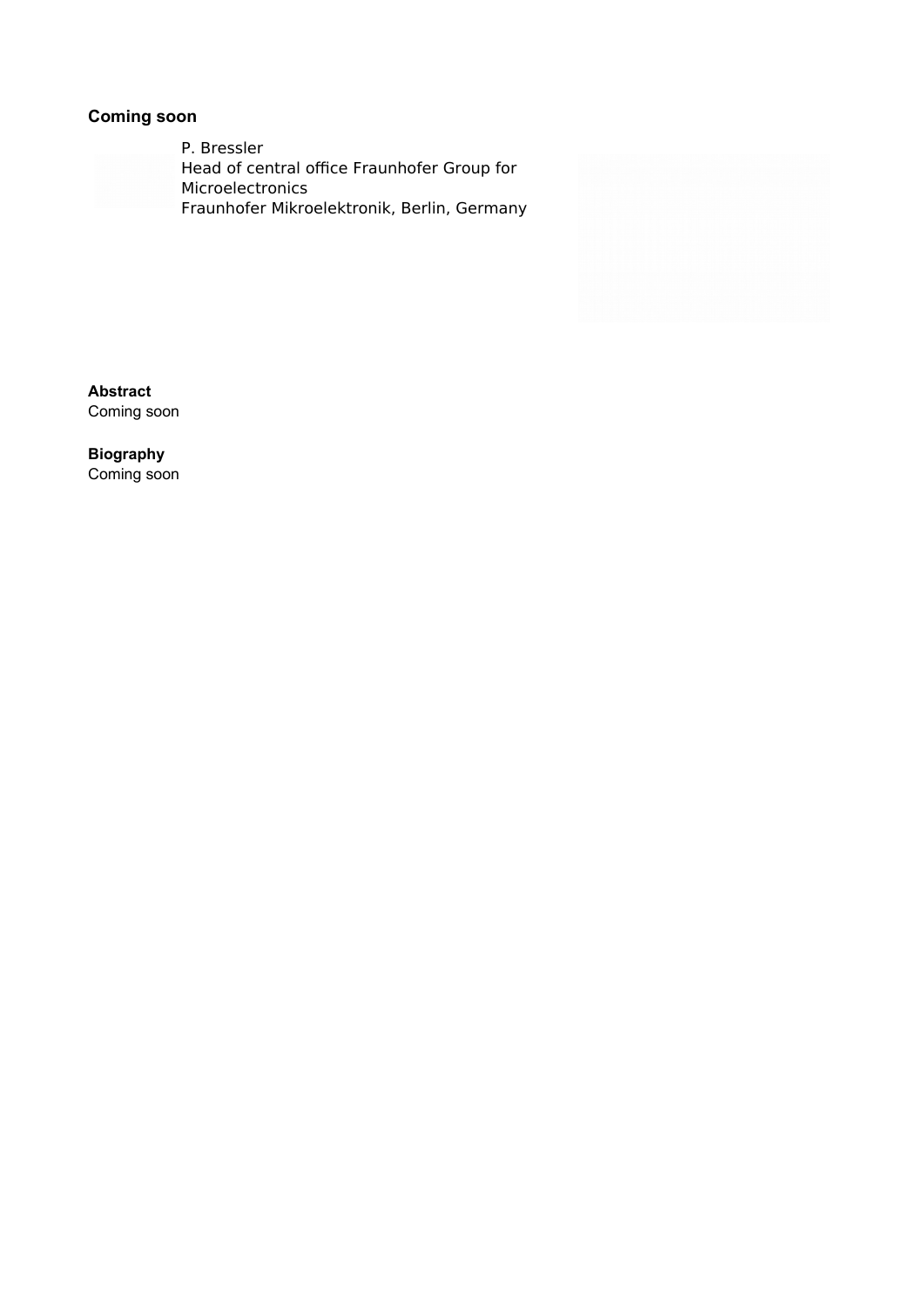M. Reeve General Manager EMEA Edwards Vacuum, Bath, United Kingdom

**Abstract** Coming soon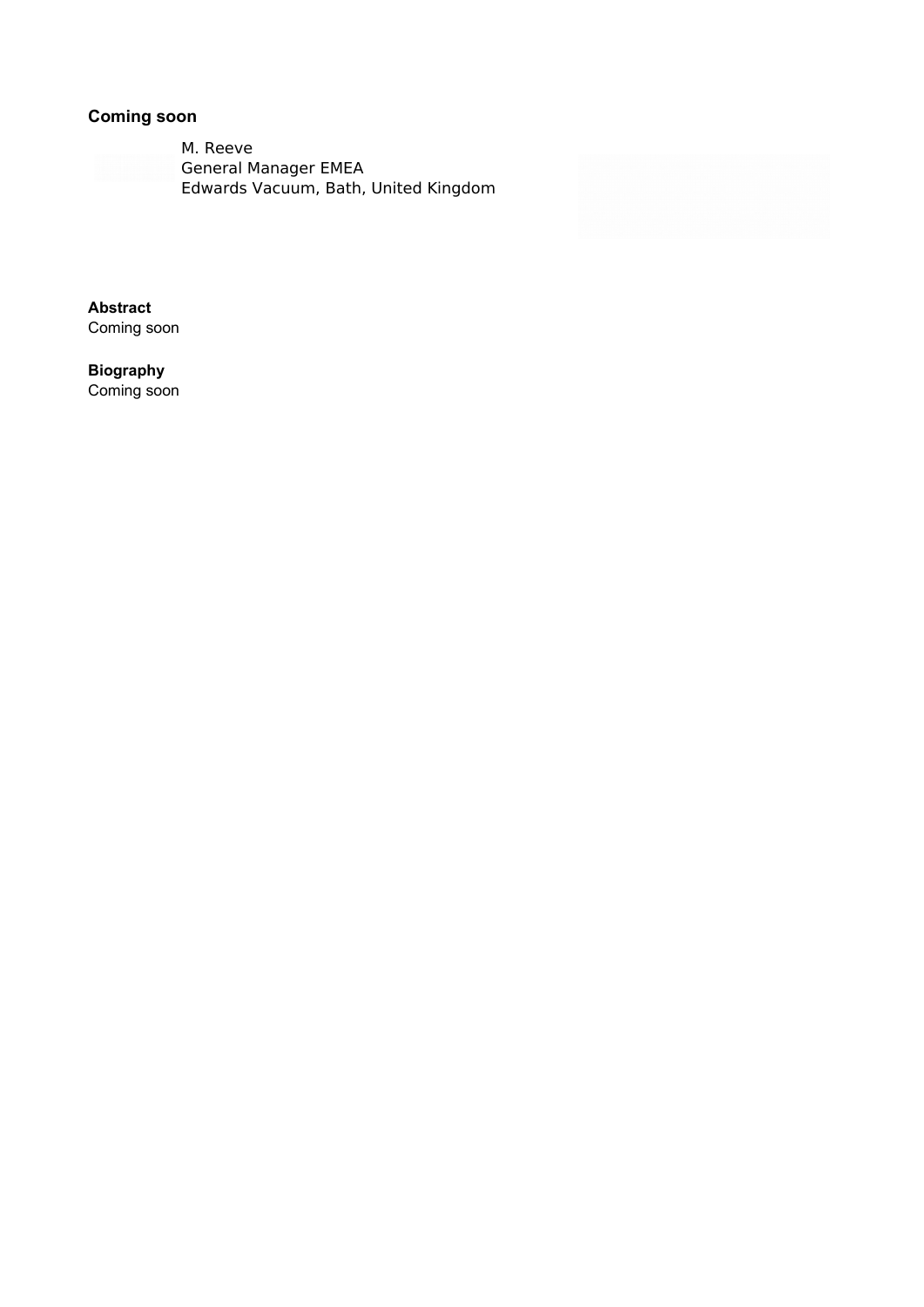## **Reduced time to production after equipment delivery**

T. Bausch Chief Technology Officer and Chief marketing **AP&S** officer Ap-s, Donaueschingen, Germany



**Abstract** Coming soon